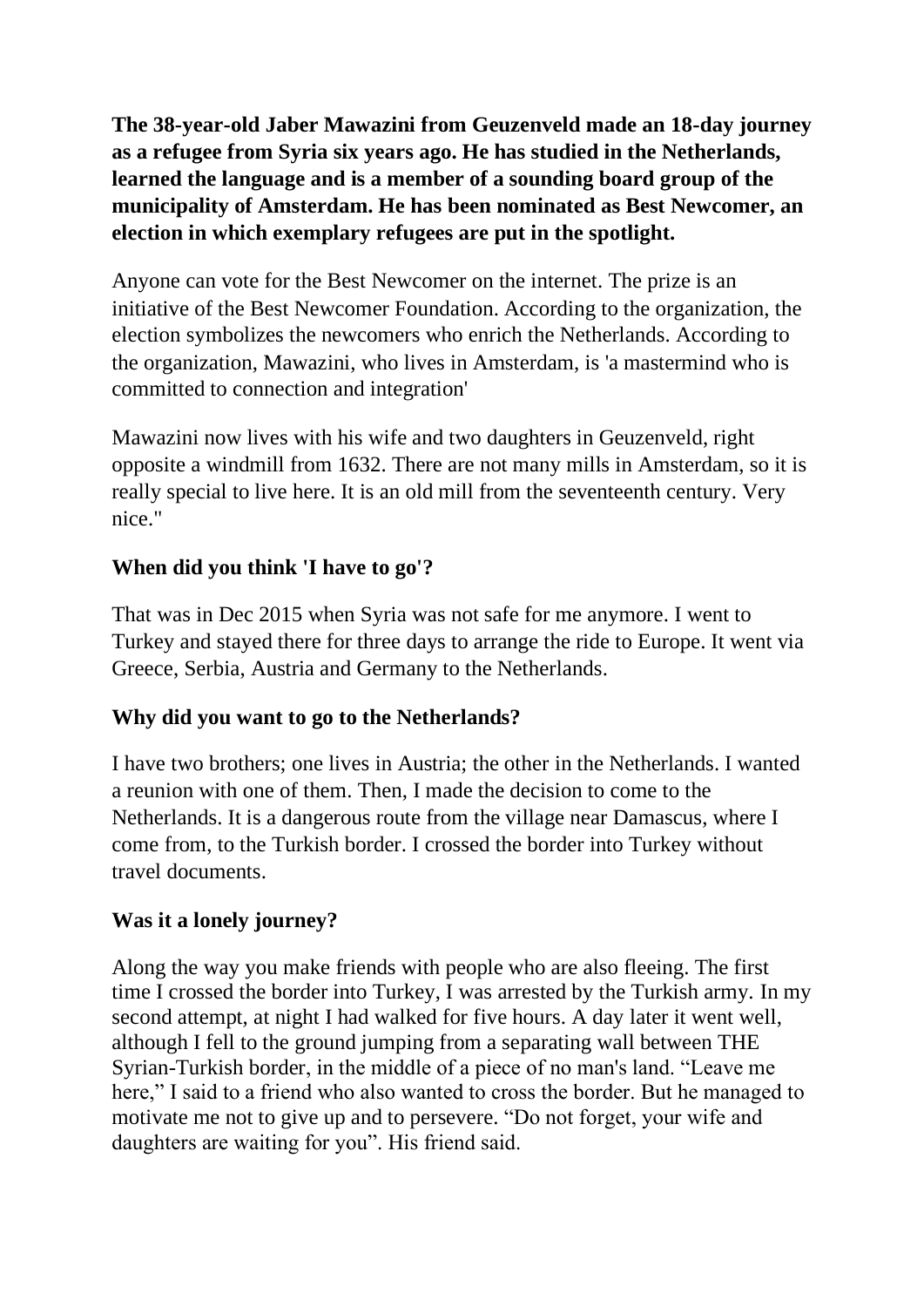From Turkey to Greece, I was on a boat, a rubber boat. You have to arrange all that on the spot. With 45 people I had never met before. At 7 o'clock in the morning we gathered on the beach, on our way to a Greek military island. There we waited fifteen hours for a ship that could take us to the next island. We received papers from the Red Cross with which we could cross borders in Europe. In total I was on the road for eighteen days

### **Were there other countries you could go to?**

There is little future in Lebanon. Syrians are not treated well there. Other countries in the region are also difficult, such as Abu Dhabi, Saudi Arabis, Dubai and Egypt. These are countries that no longer accept Syrians. And in Turkey, family reunification is very complicated. We were still researching to live in Saudi Arabia. For example, my father-in-law lives there. But we couldn't get a visa or find a job. Syrians are no longer allowed to enter.

Here in Europe, there are opportunities to develop yourself. That worked in the Netherlands. I studied here. It was once a dream in 2003 to study in Great Britain. It didn't work then. But here in the Netherlands I was given the opportunity to develop myself further.

### **In the Netherlands? Where do you end up?**

The first year you will be in asylum seekers' centres. From Ter Apel, Veenhuizen to Budel. I have travelled all over the country. It's a stressful period. You constantly wonder what will happen and whether you can get a residence permit. It is mainly waiting. And you weren't allowed to learn the language in the meantime. I thought that was a shame, especially if you have nothing to do for a long period of time. In the asylum seekers' centre, I made it clear that I wanted to do something, volunteer or something, to get in touch with people. But the first step for me was learning the language. When I ended up as a volunteer in a computer room, a language teacher gave me a book with which I could learn Dutch. I absorbed that book. I learned everything from that book. Fortunately, I had finished it before I was transferred to the next asylum seekers' centre. In the end I ended up at the asylum seekers' centre in the Bijlmerbajes. Only then did I get the right to learn the Dutch language and was allowed to do so at the Free University.

You know what also helped you learn the language? Lots of Dutch songs. I love Wim Sonneveld. His song 'Het Dorp' reminds me of my village in Syria. And 'At the Amsterdam canals' is also beautiful.